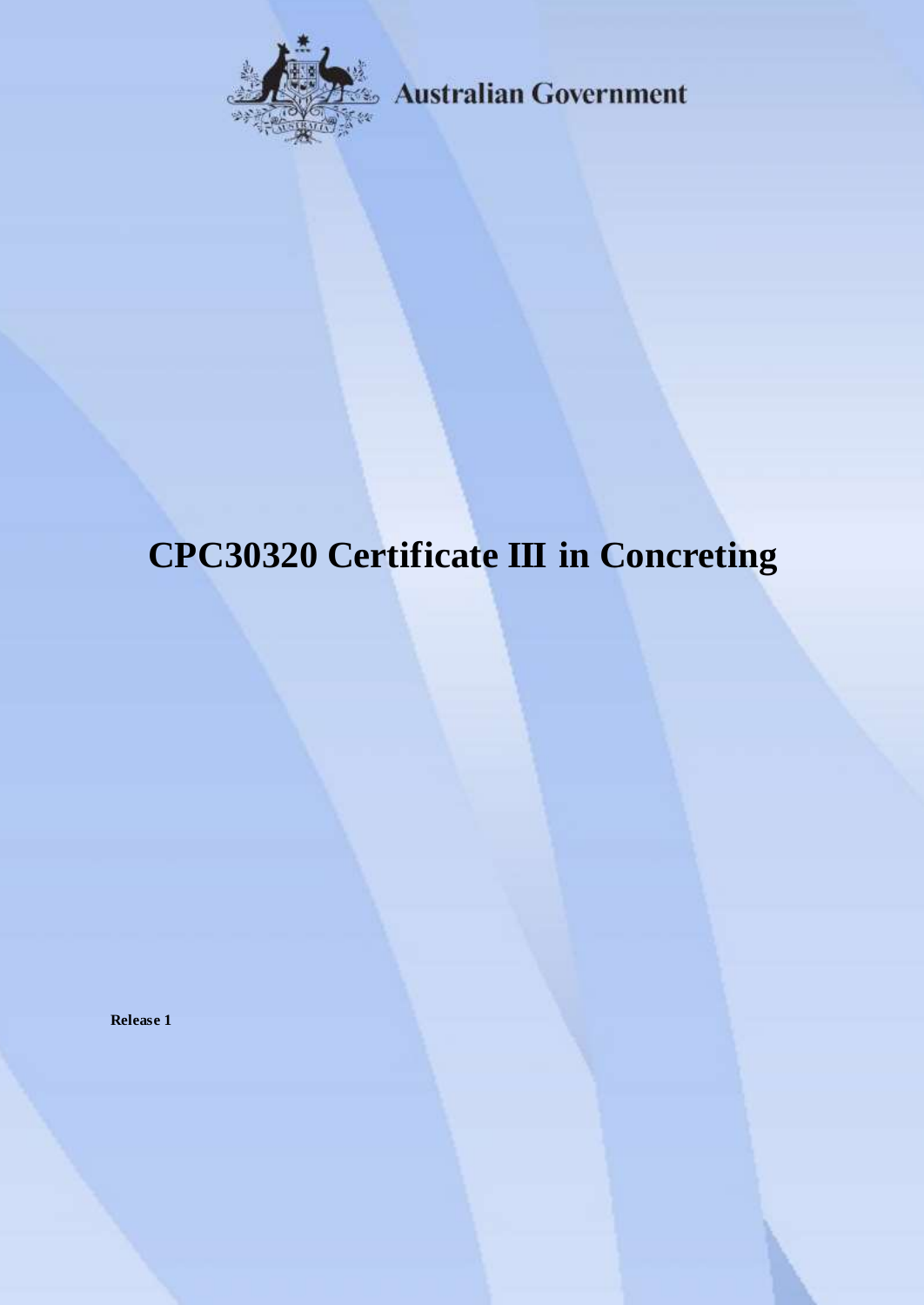## **CPC30320 Certificate III in Concreting**

## **Modification History**

Release 1 This version first released with CPC Construction, Plumbing and Services Training Package Release 5.0.

Supersedes and is equivalent to CPC30318 Certificate III in Concreting.

## **Qualification Description**

This is a qualification for concreters working in concreting operations on residential and commercial projects.

Occupational titles include:

- concreter
- concrete tilt panel fabricator.

This qualification has core unit of competency requirements that cover common skills for the construction industry, as well as a specialist field of work in concreting.

The construction industry strongly affirms that training and assessment leading to recognition of skills must be undertaken in an actual workplace or very closely simulated workplace environment, and this qualification requires all units of competency to be delivered in this context.

Licensing, legislative, regulatory or certification requirements apply to concreting in some states and territories. For further information, check with the relevant regulatory authority.

Completion of the general construction induction training program, specified in the Safe Work Australia model *Code of Practice: Construction Work*, is required by anyone carrying out construction work. Achievement of *CPCCWHS1001 Prepare to work safely in the construction industry* meets this requirement.

## **Entry Requirements**

There are no entry requirements for this qualification.

# **Packaging Rules**

To achieve this qualification, competency must be demonstrated in:

- 22 units of competency:
	- 17 core units
	- 5 elective units.

For the elective units: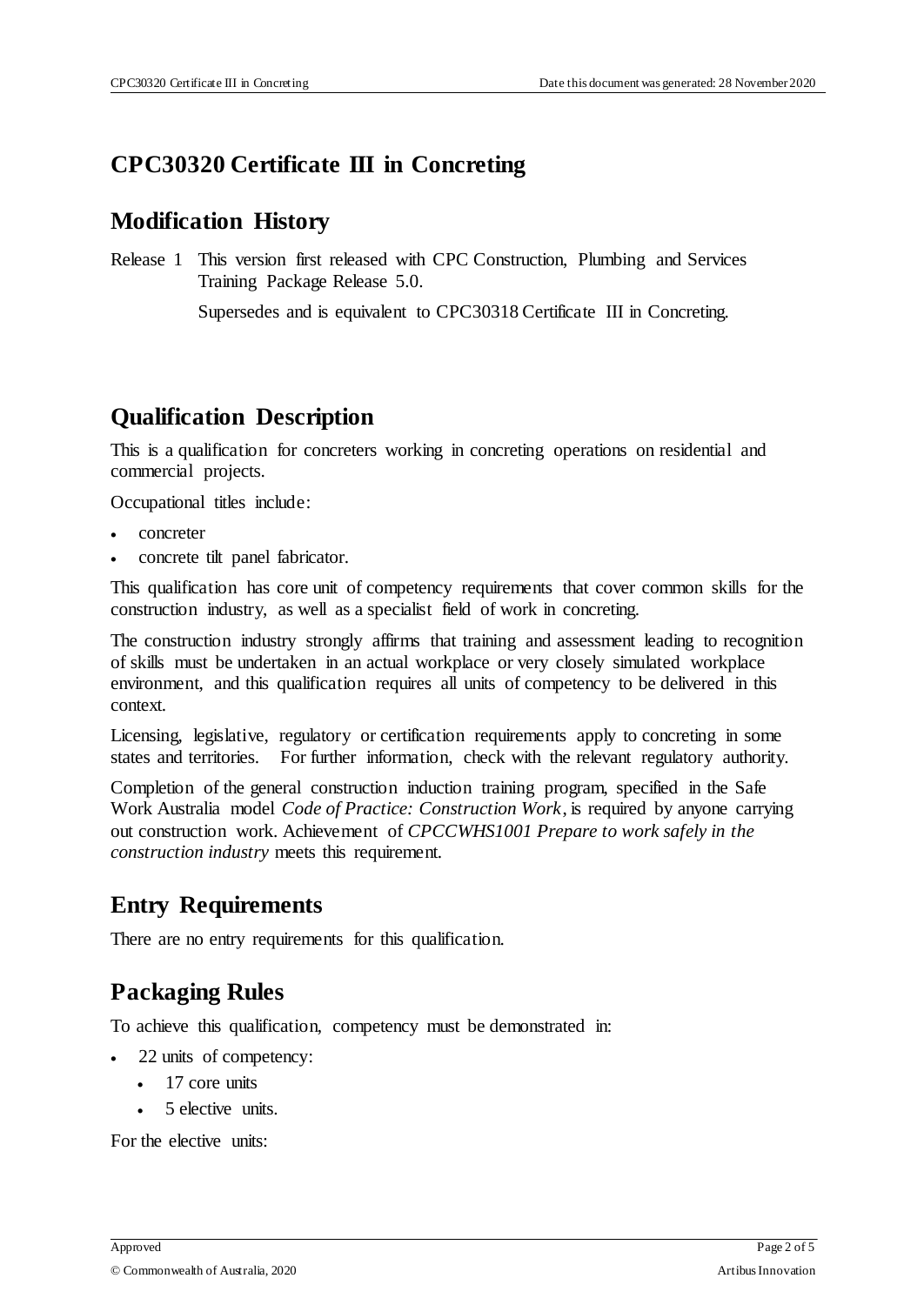- 3 units must be selected from Group A
- the remaining 2 elective units may be selected from Group A and/or Group B or from any currently endorsed Training Package or accredited course at Certificate III or Certificate IV level.

#### Prerequisite units

An asterisk (\*) against a unit code below indicates that there is a prerequisite requirement that must be met. Prerequisite unit(s) must be assessed before assessment of any unit of competency with an asterisk. Check the unit of competency for information on specific prerequisite requirements. All prerequisite requirements are packaged in the qualification.

#### **Core units**

| CPCCCA3002* | Carry out setting out                                                           |
|-------------|---------------------------------------------------------------------------------|
| CPCCCA3028* | Erect and dismantle formwork for footings and slabs on ground                   |
| CPCCCM2002* | Carry out hand excavation                                                       |
| CPCCCM2006  | Apply basic levelling procedures                                                |
| CPCCOM1012  | Work effectively and sustainably in the construction industry                   |
| CPCCOM1013  | Plan and organise work                                                          |
| CPCCOM1014  | Conduct workplace communication                                                 |
| CPCCOM1015  | Carry out measurements and calculations                                         |
| CPCCOM2001* | Read and interpret plans and specifications                                     |
| CPCCON2021* | Handle concreting materials and components                                      |
| CPCCON2022* | Select, use and maintain concreting plant, tools and equipment                  |
| CPCCON3035* | Determine concrete supply requirements                                          |
| CPCCON3041* | Place concrete                                                                  |
| CPCCON3042* | Finish concrete                                                                 |
| CPCCON3043* | Cure concrete                                                                   |
| CPCCSF2004* | Place and fix reinforcement materials                                           |
| CPCCWHS2001 | Apply WHS requirements, policies and procedures in the construction<br>industry |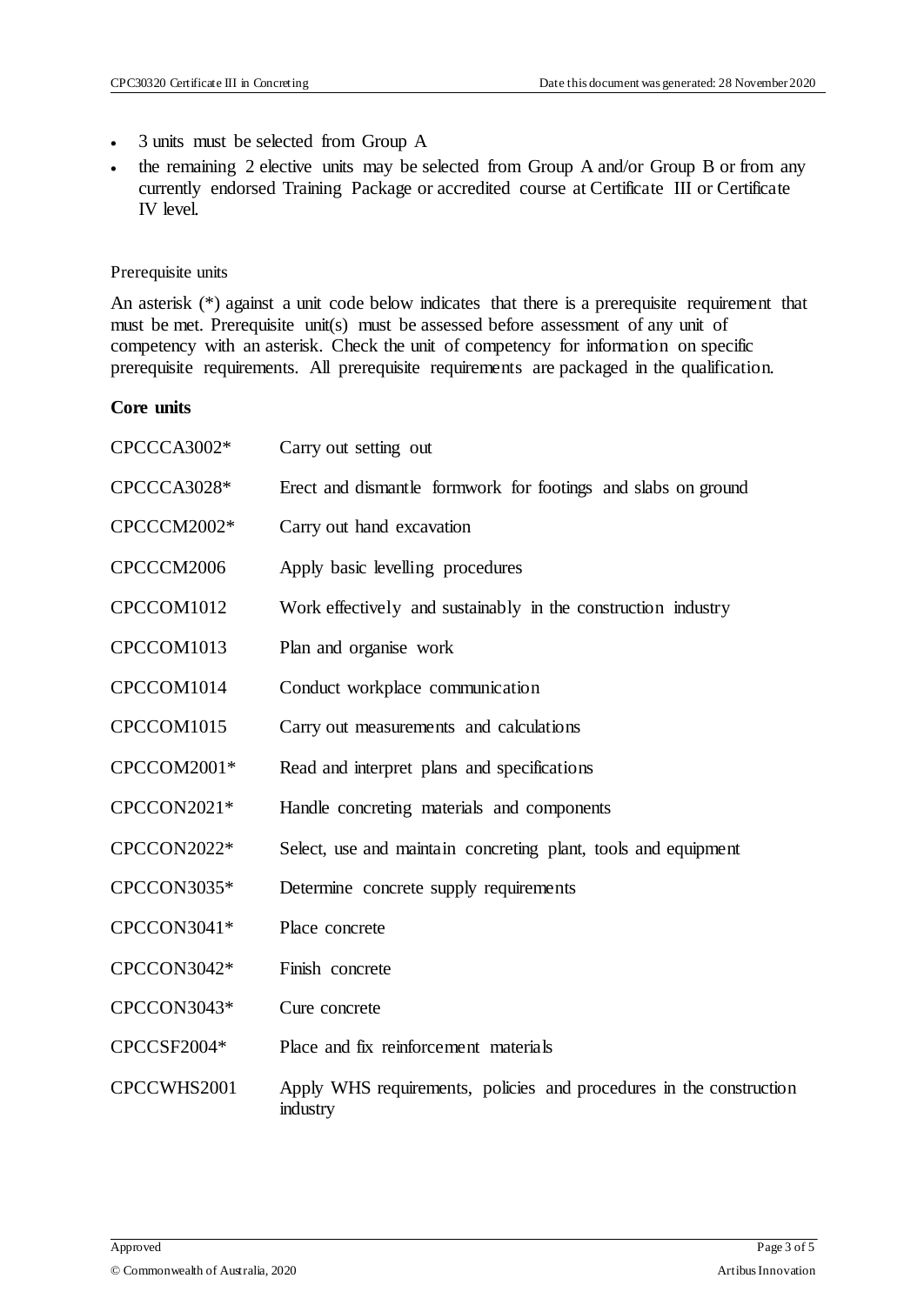#### **Elective units**

## **Group A: Specialist elective units**

| CPCCON3036* | Plan concrete work and brief team             |
|-------------|-----------------------------------------------|
| CPCCON3044* | Apply decorative finishes to concrete         |
| CPCCON3046* | Repair and rectify concrete                   |
| CPCCON3047* | Cut concrete                                  |
| CPCCON3048* | Construct tilt panels on site                 |
| CPCCON3049* | Apply and finish sprayed concrete             |
| CPCCON3050* | Carry out high performance concreting         |
| CPCCON3051* | Conduct off-form vertical concrete operations |
| CPCCON3053* | Slump test concrete                           |
| CPCCON3054* | Operate concrete agitator trucks              |
| CPCCON3055* | Install topping slabs                         |
| CPCCON3056* | Conduct concrete pump delivery operations     |
| CPCCON3057* | Core concrete                                 |

## **Group B: General elective units**

| CPCCCM2007*   | Use explosive power tools                               |
|---------------|---------------------------------------------------------|
| CPCCCM2008*   | Erect and dismantle restricted height scaffolding       |
| $CPCCCM2012*$ | Work safely at heights                                  |
| CPCCLBM3001   | Licence to operate a concrete placing boom              |
| CPCCOM1016    | Identify requirements for safe precast and tilt-up work |
| CPCCSF2003*   | Cut and bend materials using oxy-LPG equipment          |
| CPCCSF3001*   | Apply reinforcement schedule                            |